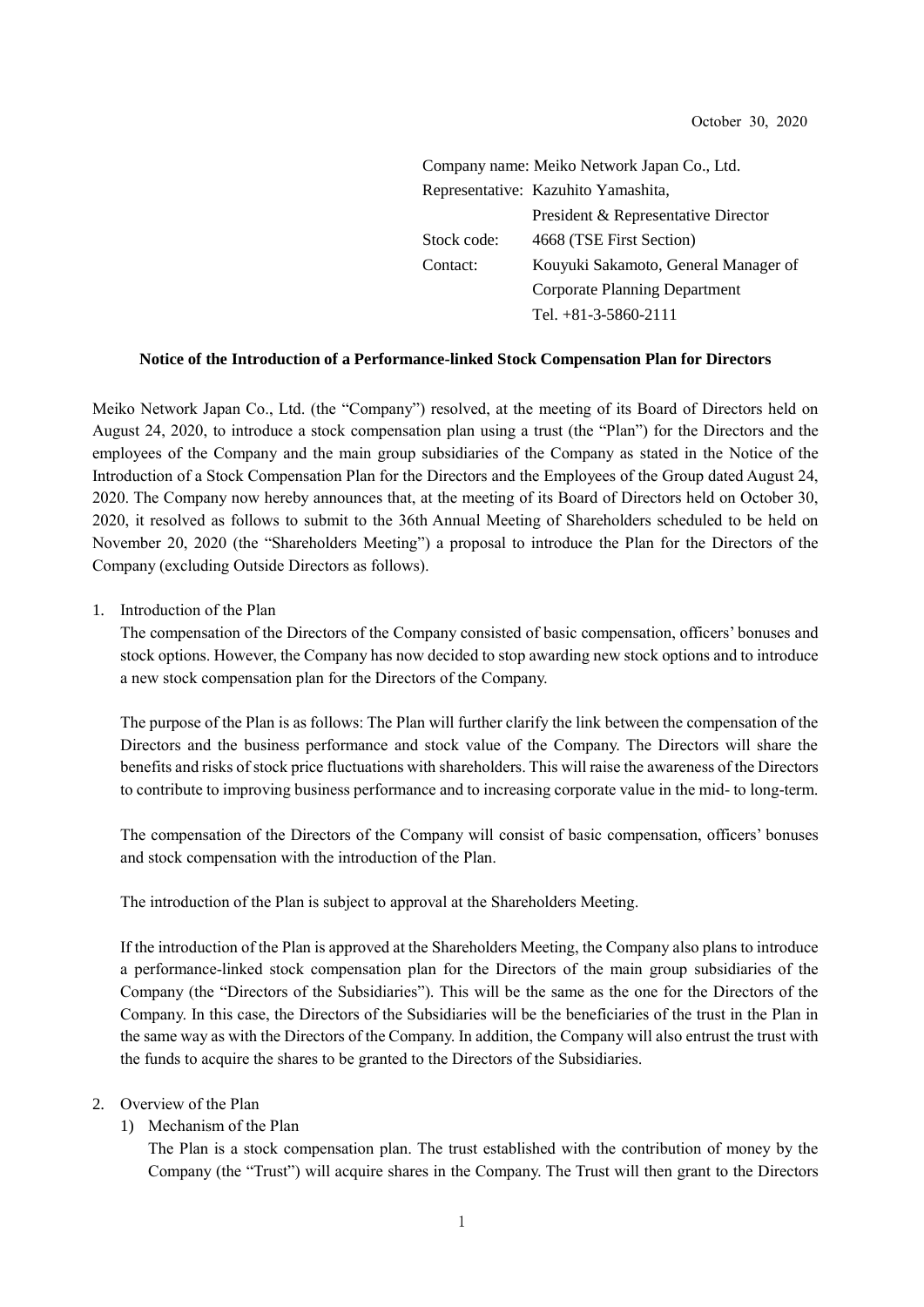the number of the shares in the Company equivalent to the number of points awarded to the Directors by the Company.

The shares in the Company will be granted to the Directors of the Company in office during the four fiscal years from the fiscal year ending August 31, 2021 to the fiscal year ending August 31, 2024 (the "Applicable Period") in the Plan. In principle, the Directors will receive the shares in the Company when they retire as Directors.



## Overview of the Mechanism of the Plan

- (1) The Company will establish stock granting rules for the Directors.
- (2) The Company will establish a stock granting trust (third-party benefit trust) with the Directors serving as the beneficiaries (the "Trust"). At that time, the Company will entrust money of an amount equivalent to the stock acquisition funds to the trustees. (However, this will be within the range of the amount approved at the Shareholders Meeting for the funds to acquire the shares to be granted to the Directors of the Company.)
- (3) The trustees will collectively acquire the number of the shares in the Company equivalent to that expected to be granted in the future. (This will be done by the disposal of treasury stock or by acquisition from an exchange market (including off-auction trading).)
- (4) The Company will appoint a trust administrator (a party independent of the Company and the officers of the Company) to protect the interests of the beneficiaries subject to the stock granting rules and to supervise the trustees through the trust period. The trust administrator will instruct the trustees to not exercise voting rights for the shares in the Company in the Trust. The trustees will then not exercise those voting rights through the trust period based on the said instructions.
- (5) The Company will award points to the Directors based on the stock granting rules.
- (6) The Directors who have satisfied the requirements stipulated in the stock granting rules and the trust agreement pertaining to the Trust will receive from the trustees the shares in the Company equivalent to the points they have been awarded as beneficiaries of the Trust. If applicable to certain grounds stipulated in advance in the stock granting rules and the trust agreement, some of the shares in the Company to be granted to the beneficiaries will be sold on an exchange market and the money given to them.

The Company plans to acquire all the shares in the Company from among the residual assets of the Trust upon the termination of the Trust at no cost and to then cancel them with a resolution of its Board of Directors.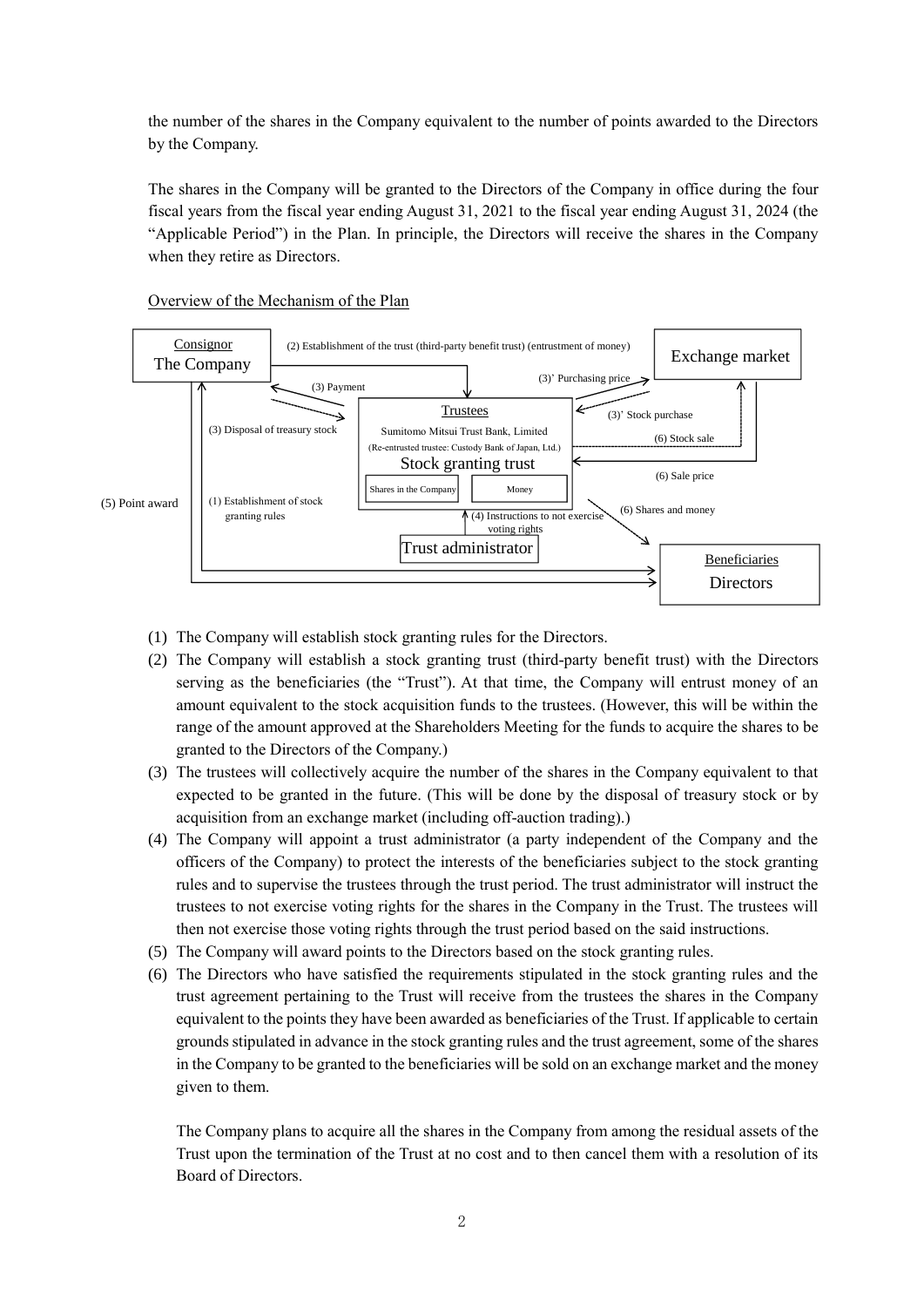In addition, the Company plans to donate a certain amount of money from among the residual assets of the Trust upon the termination of the Trust to a specified public-service promotion corporation that has no interests with the Directors of the Company by stipulating this in advance in the stock granting rules and the trust agreement.

Sumitomo Mitsui Trust Bank, Limited, which will be the trustee under the Plan, will outsource the management (re-entrustment) of the trust assets to the Custody Bank of Japan, Ltd.

#### 2) Establishment of the Trust

The Company will establish the Trust by contributing the funds necessary for the Trust to acquire in advance for a certain period of time the number of the shares in the Company equivalent to that reasonably expected to be necessary to grant shares in the Company to the Directors in accordance with 6) below. This will be subject to the introduction of the Plan being approved at the Shareholders Meeting. The Trust will then acquire the shares in the Company with the funds contributed by the Company serving as the capital as described in 5) below.

Sumitomo Mitsui Trust Bank, Limited, which will be the trustee under the Plan, will outsource the management (re-entrustment) of the trust assets to the Custody Bank of Japan, Ltd.

# 3) Trust Period

The trust period will be for approximately four years from January 2021 (planned) to January 2025 (planned). However, the trust period may be extended as described in 4) below.

4) Amount of the Upper Limit on the Trust Money to Be Contributed as Stock Acquisition Funds to the Trust

The Company will contribute money up to a total amount of 280 million yen to compensate Directors in office during the Applicable Period as the necessary funds to acquire the shares in the Company to grant shares in the Company to the Directors through the Plan during the Applicable Period. It will then establish the Trust with the Directors who have satisfied certain requirements serving as the beneficiaries. The Trust will acquire the shares in the Company by disposal of treasury stock from the Company or by acquisition from an exchange market (including off-auction trading) with the money entrusted by the Company serving as the capital.

Note: The money actually entrusted to the Trust by the Company will be an amount that combines the estimated amount for the trust compensation, trust administrator compensation and other necessary expenses in addition to the above funds to acquire the shares in the Company.

The Applicable Period may be extended by determining a period of no more than five fiscal years each time with a decision by the Board of Directors of the Company. At the same time, as a result of this, the trust period of the Trust may be extended (this includes an extension of the trust period in substance with a transfer of the trust assets of the Trust to a trust that has the same purpose as the Trust established by the Company; the same shall apply hereinafter) and the Plan may continue. In this case, the Company will contribute additional money to the Trust up to an amount obtained by multiplying the number of fiscal years in the Applicable Period for the said extension by 70 million yen as the necessary funds to acquire the additional shares in the Company to grant shares to the Directors through the Plan during the Applicable Period for the said extension. The awarding of points and the granting of shares in the Company in 6) below will then continue.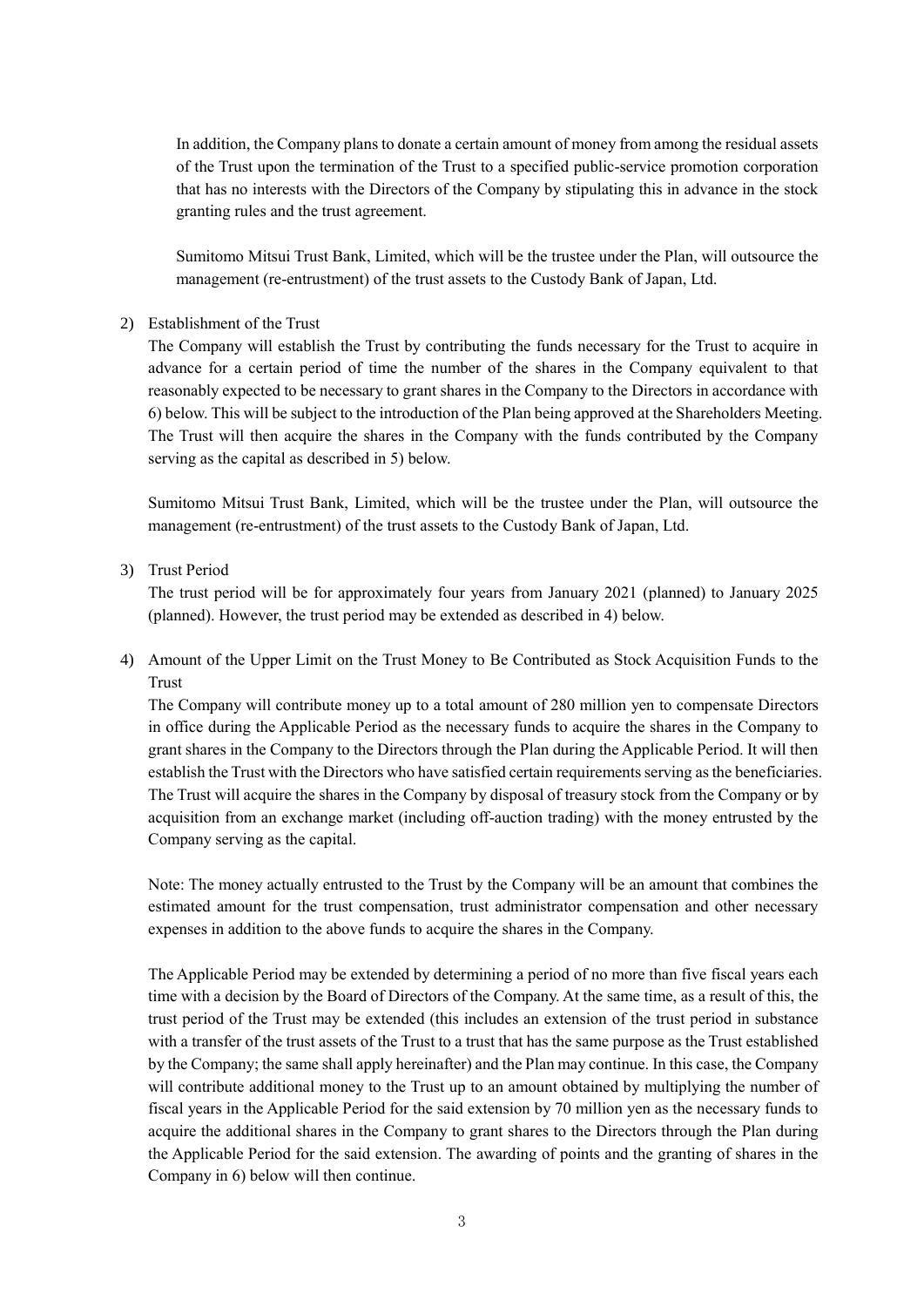Furthermore, even if the Applicable Period is not extended and the Plan does not continue like above, if there is a Director who has yet to retire even though he/she has been already been awarded points at the expiration of the trust period, the trust period of the Trust may be extended up to when the said Director retires and receives the shares in the Company.

5) Method of Acquiring Shares in the Company by the Trust

The Company plans for the initial acquisition of the shares in the Company by the Trust to be achieved by acquisition through disposal of treasury stock from the Company or acquisition from an exchange market within the range of the upper limit of the stock acquisition funds in 4) above. However, the Company will disclose the details of the acquisition method upon making a decision after the Shareholders Meeting.

If the possibility arises that the number of shares in the Company in the Trust will be less than the number of shares to support the number of points awarded to Directors during the trust period due to an increase in the number of Directors during the trust period, the Company may entrust additional money to the Trust within the range of the upper limit of the trust money in 4) above to acquire additional shares in the Company.

- 6) Method of Calculating and the Upper Limit of the Shares in the Company Granted to the Directors
	- (1) Method of Awarding Points to the Directors

The Company will award points according to position and the degree of achievement of performance targets on the point award date stipulated in the stock granting rules during the trust period to the Directors based on the stock granting rules stipulated by the Board of Directors of the Company.

However, the total number of points awarded to the Directors by the Company will be limited to 40,000 per fiscal year.

(2) Granting of Shares in the Company to Support the Number of Points Awarded to the Directors The Directors will receive shares in the Company according to the procedures in (3) below depending on the number of points they are awarded in (1) above.

One point is one share in the Company. Nevertheless, if there is an event for which it is recognized that it will be reasonable to adjust the number of shares in the Company to be granted to the Directors (e.g., a stock split or reverse stock split) in regards to the shares in the Company, a reasonable adjustment will be made according to the said split ratio or reverse split ratio.

(3) Granting of Shares in the Company to the Directors

The granting of shares in the Company in (2) above to the Directors will be performed by the Trust. In principle, this will be done by the Directors performing the prescribed beneficiary settlement procedures at the time of their retirement.

However, a certain percentage of the shares in the Company among these may be converted into cash through a sale by the Trust for the Company to withhold tax payment funds (e.g., income tax withheld at source) and then cash may be given to the Directors instead of the shares in the Company. Moreover, if the shares in the Company in the Trust are converted into cash (e.g., if the shares in the Company in the Trust are settled by applying for a tender offer), cash may be given to the